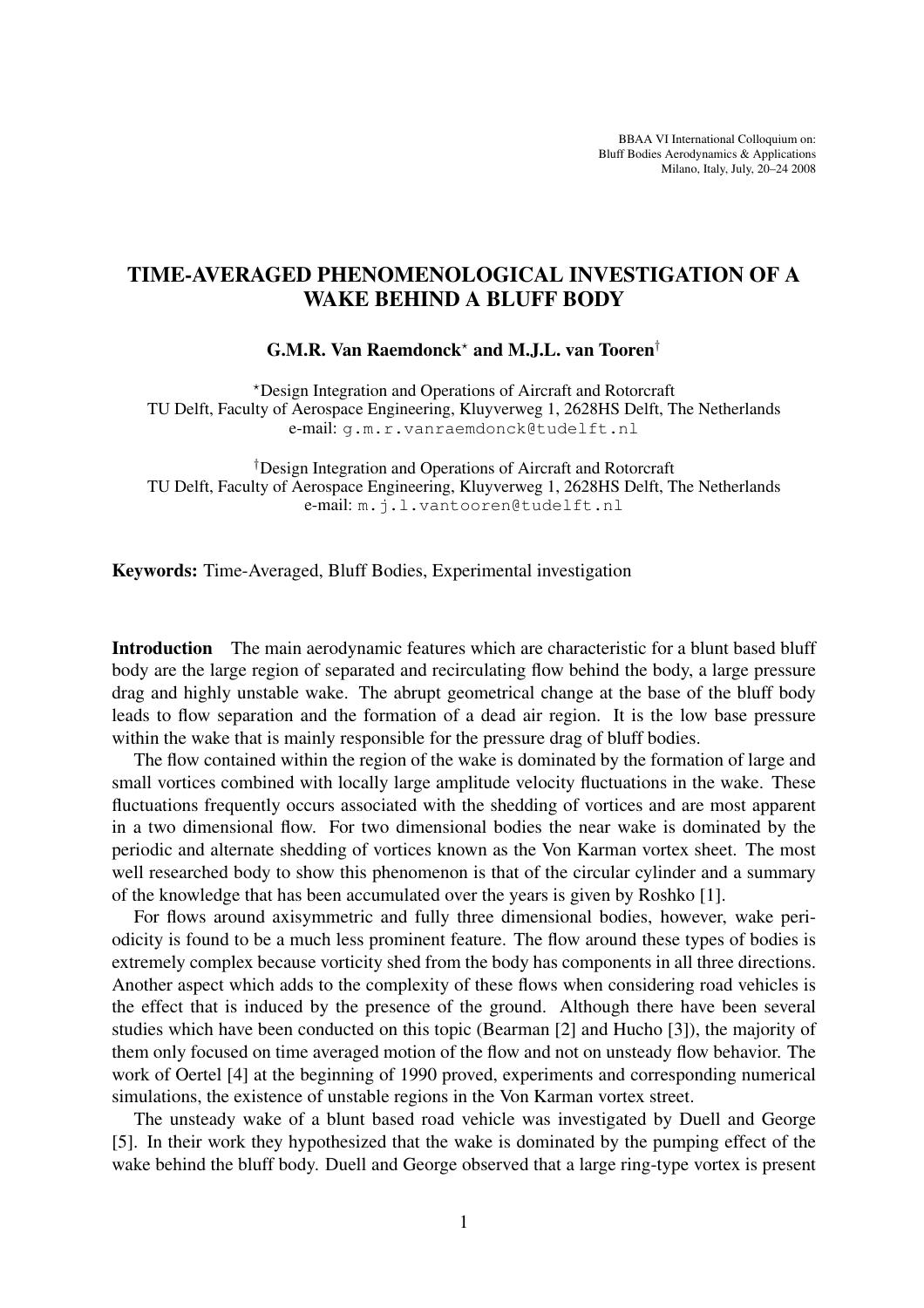within the the recirculation region between the bluff body base and the free stagnation point of the wake. They also suggested that this free stagnation point is in fact a quasi-periodically fluctuating point that shifts as vortices are shed from the shear layer to which Duel and George are referring to as the pumping effect.

Other experimental research concerning the bubble pumping theory are from Khaligini [6], Bayraktar [7] and the thesis of Balkanyi [8]. With the aid of the Large Eddy Simulation (LES) together with the increasing computer power, Krajnovic and Davidson ([9], [10], [11], [12] and [13]) were able to improve the insight in the different flow mechanisms around bluff bodies. Their studies with LES [10] have shown that the instantaneous flow is very different from the time-averaged one, not only in the wake but also along the entire body.

There is suggested by Basford [14] and Hoerner [15], that a thin boundary layer at the side of a bluff body is responsible for more negative pressure in the wake than a thick boundary layer. Or in other words a nice rounded front (that is responsible for the thin boundary layer and a lower drag coefficient) has as consequence a lower pressures at the back of trailer, while a front with sharp corners and thus thicker boundary layers along the body results in higher pressure coefficients at the back.

Balkanyi [8, 16] gives the following interpretation. The abrupt geometrical change at the base of the bluff body leads to flow separation and the formation of a dead air region which results in the formation of a free shear layer. Through this shear layer, mass is entrained from the dead air region, which results in low pressure at the base of the model and an upstream flow at the center of the dead air region. Entrainment also causes the shear layer to grow and eventually merge with the shear layers formed on the other sides of the model. The same principle of mass entrainment and return between the shear region and the recirculation region is stated by Maull [17] for two dimensional bluff bodies.

Not much is known about this subject and the behavior of three dimensional shear layers and a straightforward explanation that answers all the questions is not yet available. For two dimensional profiles the wake and its size is a measure for the total drag which includes the friction and the pressure drag of that profile. But, is this still the case for bluff bodies with a blunt base? The goal of this research is to define a relation between models with different boundary layer thicknesses, the total drag of the corresponding body, the pressures at the back surface and the size of its wake. This relation should provide more insight in the flow behavior around and in the wake of bluff bodies.

Methodology The relations between what is happening at the front and the back of the bluff body, the pressure drag, the size of the wake compared with the total drag, together with the thickness of the boundary layer are not understood well. Therefore a phenomenological investigation in two different phases of the flow, of which the first phase is presented here, is being executed with a bluff body, which represents a tractor-trailer combination. Four different roughness's are added to the front of the body which induces different boundary layers thicknesses. Performing time-averaged force measurements and pressure measurements, boundary layers thickness and planar PIV (Particle Image Velocimetry) measurements will contribute to define a relation and to a better understanding of the behavior of the flow past the bluff body.

In a second phase time-dependent pressure at the surfaces and velocity field measurements (spectral analysis) together with more advanced PIV (stereoscopic and high speed) will be executed. Extensive three dimensional numerical simulations will help with the preparation of these wind tunnel tests.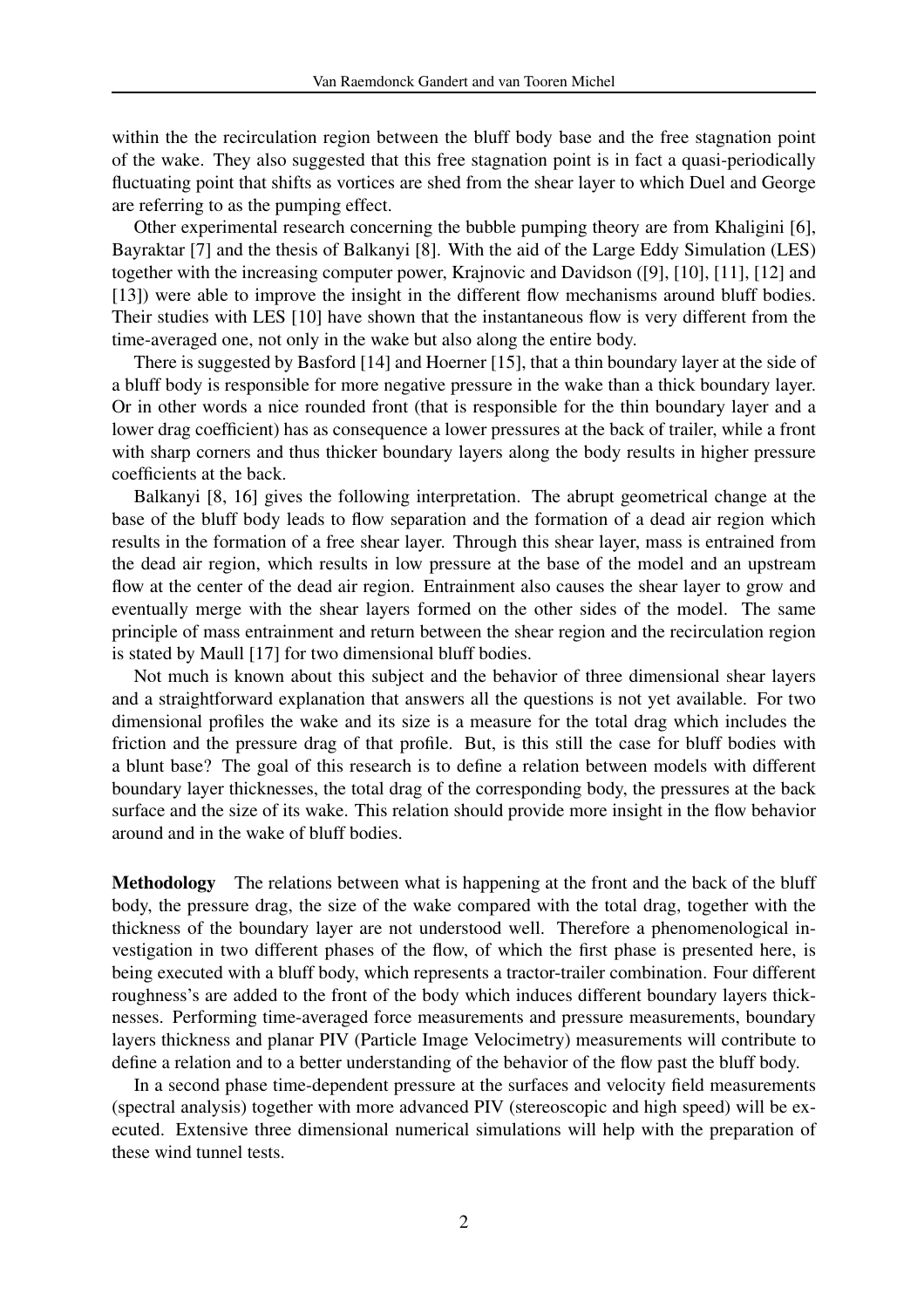Wind tunnel and model set-up The experiments were executed in the Low Turbulence Tunnel at the Delft University of Technology, The Netherlands. This closed circuit windtunnel has a octagonal test section with a cross sectional area of  $2.07m^2$  (width of 1.8m; height of 1.25m) and a maximum speed of 120m/s. The used wind tunnel test section is calibrated with a pitot tube that measures the dynamic pressure.

The windtunnel is restricted by not having a moving belt which is desirable to investigate the ground effect of, for instance, race cars. Ground simulations and its study have been the subject of many research projects [18, 19, 20, 21, 22]. The major issue is that the approaching floor boundary layer is too thick. According to Cooper [23, 24] one can conclude that a fixedfloor with a thinned boundary layer is sufficient for current automotive and commercial vehicle applications.

To test the vehicle the model is suspended on a parallel floor which has an offset of 250mm with respect to the upper (horizontal) wind tunnel wall and has the same width as the test section. On the rounded front edge of the plate develops a new thinner boundary layer in comparison with the boundary layer on the wind tunnel wall.

The Reynolds number for a European full-scaled truck, based on the square root of the frontal area of  $A = 10.34m^2$  and a driving velocity of 25m/s, becomes  $5.4 \times 10^6$  [23]. The scaled wind tunnel model has a Reynolds number of  $0.84 \times 10^6$  which is high enough for bluff bodies, [25]. No Reynolds effects were deducted around the testing velocity. Also no corrections methods were applied on the dynamic pressure.

In order to initiate good boundary layer development, without the interruptions of several vehicle parts, towards the back of the body a generalized representation of a tractor-trailer combination, according to European dimensions, is being used, fig. 1. The GETS (Generalized European Transport System) model is build-up with aluminum plates in a modular way and is equipped with more than 170 pressure orifices. The main part of the orifices are situated at the back surfaces of the GETS model.



Figure 1: GETS model

Measuring techniques The six-component mechanical balance system measures the resulting forces acting on the truck model. Only the drag coefficient  $C_T$  of the vehicle will be discussed. The pressure on the different surfaces is measured, to calculate a corresponding pressure coefficient  $C_p$ , with the aid of Esterline pressure scanners [26]. A single probe of DANTEC mounted on a mechanical transverse system is used to define the boundary layer thicknesses through measuring the velocity towards the model surface. Hard- and software of Davis is used to perform the PIV measurements.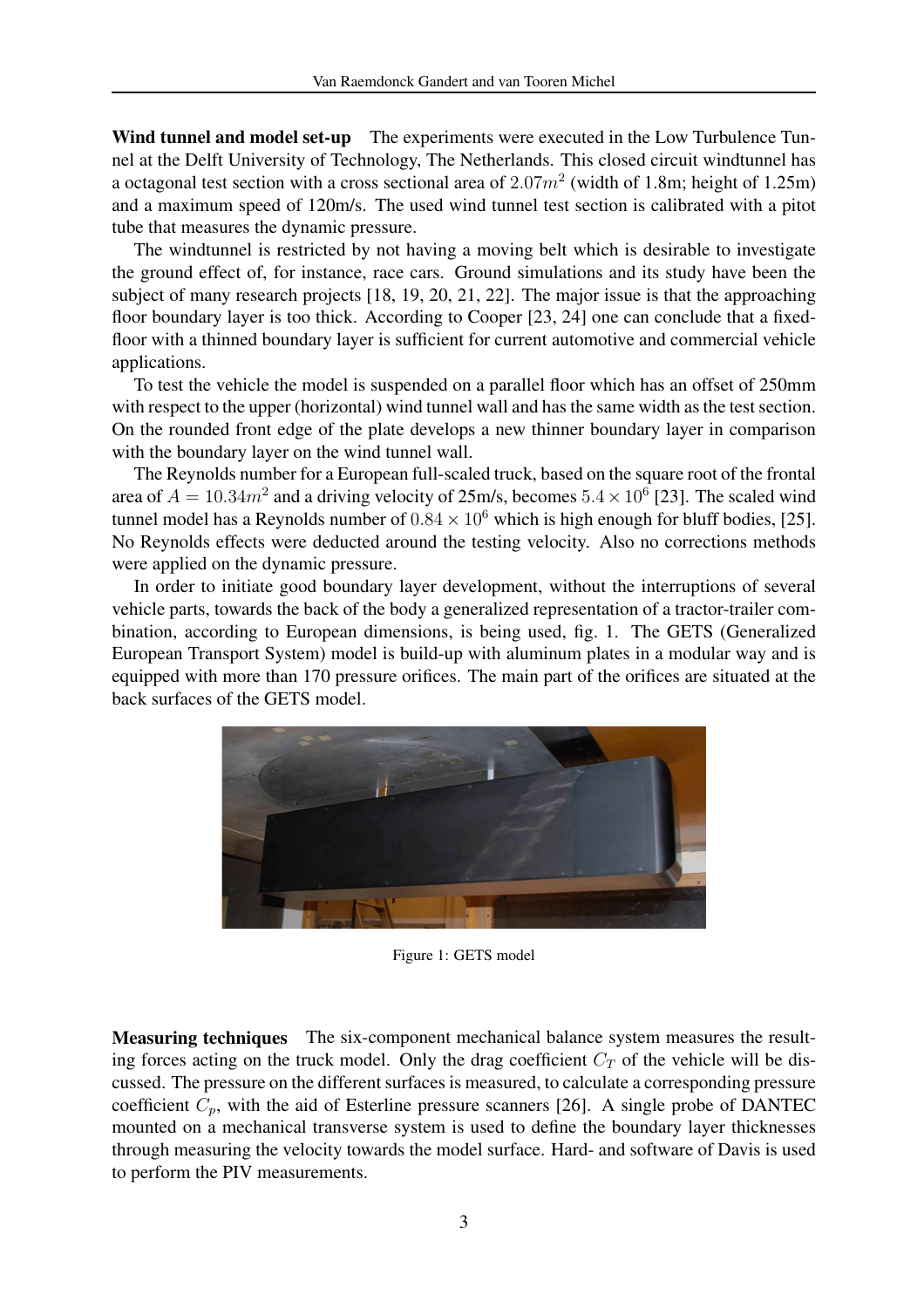Before the actual measurements the boundary layer at the front round edge of the model is checked, by using the microphone and oil visualization, if separation is occurring and if the boundary layer becomes turbulent. In order to prevent separation bubbles zig-zag tape is used at the front edges of the model to trigger the corresponding boundary layer

Experimental results Currently one is working on the results obtained during the wind tunnel test in order to make a good comparison between the different configurations. The objective is to compare all five different configurations (and thus five different boundary layer thicknesses) of the GETS model: a clean configuration without zigzag-tape and four configurations with four different zigzag-tape thicknesses. Also comparison between the drag and the pressure coefficient around the model will be made. Processing the PIV data gives more insight in the steady wake structure and its length.

Below a first indication is given of the drag measurements results. Fig. 2 shows the timeaveraged drag coefficient (at zero yaw angle) of the different configurations. The clean configuration (without triggering boundary layer) has the highest drag coefficient which can be expected due to the flow separation at the front edge. The configuration with the 0.65mm zigzagtape indicated no separation bubbles, which results in the lowest  $C_T$  value. An increasing zigzag-tape thickness goes together with an increasing drag coefficient. The boundary layer thicknesses measurements should clarify this out.

The pressure coefficient at the back surface  $C_{P,back}$ , also plotted in fig. 2, has the same trend as the total drag coefficient. It is remarkable, however, that at the lowest drag coefficient, the most negative pressure coefficient (highest suction at the back surface) is registered. A profound drag breakdown and analysis of the different drag contributions will contribute to the understanding of this behavior.

The right picture, fig. 3, indicates the absolute difference and the difference in terms of percentage of the drag coefficient considering the clean configuration as reference value.



Figure 2: Drag coefficients

Figure 3: Overview drag coefficient differences